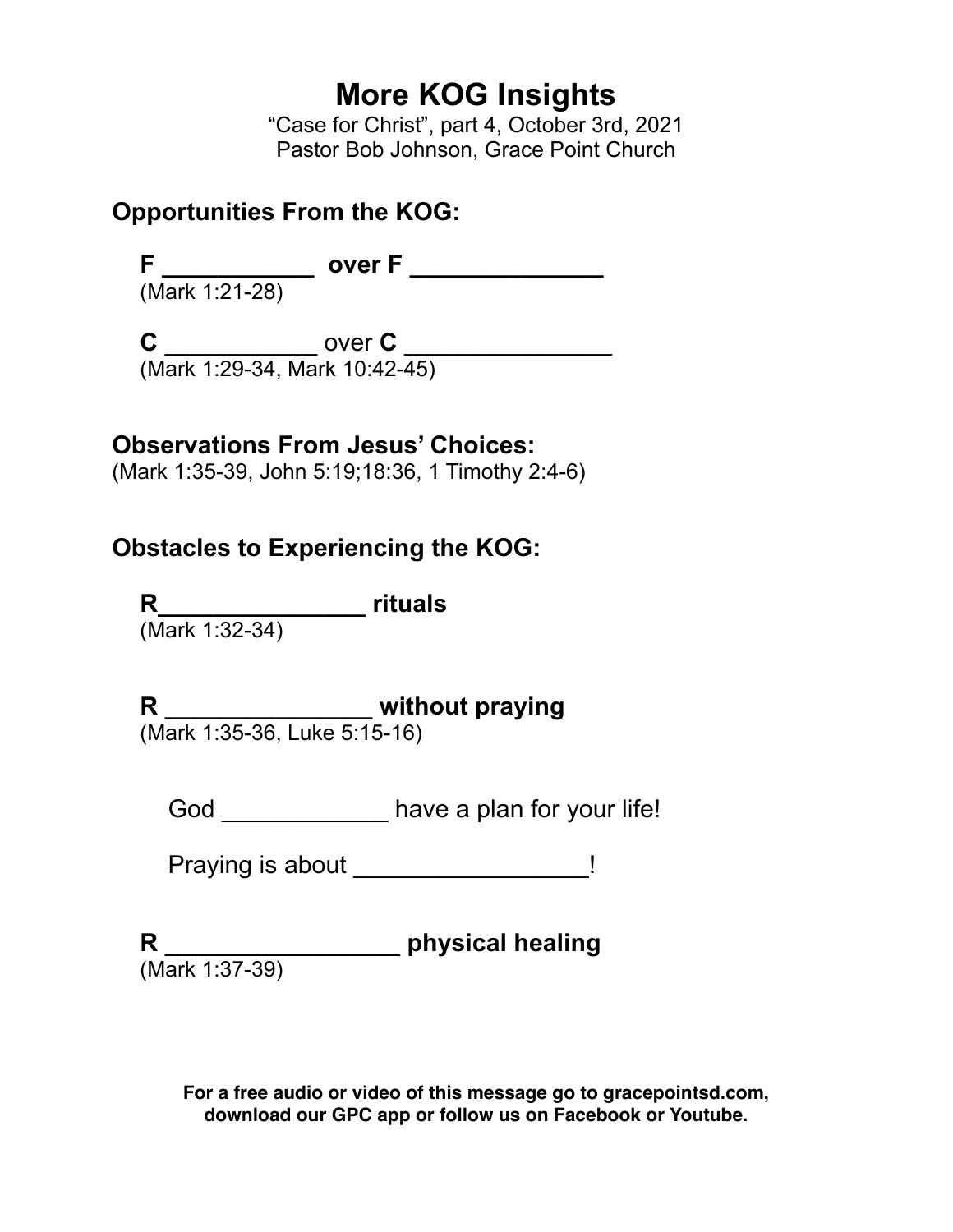### **This Week's Discussion Guide:**

Welcome to our fourth week of our 10 week study and discussion of the Gospel of Mark. Our last week meeting will be the week of Sunday, November 14th (the week before Thanksgiving :).

At GPC, we are big on small groups :). May our church family grow warmer together as we meet in small groups to develop friendships and encourage each other as we learn to walk with Jesus and apply God's truths to our everyday lives.

### **Getting Started:**

Last Sunday morning, the Kingdom of God was described as offering freedom over formality. Jesus was more interested in helping people get free than abiding by some formalities that were established by religious leaders.

Speaking of formalities … when was the last time you really dressed up for a special occasion? What does 'getting dressed up' look like for you? What is an event in the future that you are looking forward to that you are planning on 'dressing up' for?

Also last Sunday morning, Jesus was described as using His authority to offer compassion and not coldness.

Speaking of cold … what is the coldest temperature that you have experienced? How long was the experience?

For those of us who lived outside of southern CA and in colder weather, do you miss it or any part of it?

In Mark 1:35, we read and reflected on how Jesus got up early and went to a desolate place where he prayed. How would you describe your experience with prayer growing up? How has your praying changed over time?

When it comes to your current prayer life, do you …

- prefer to pray silently instead of out loud
- find your mind wandering when trying to pray
- rarely think about praying
- look forward to prayer time as a group
- feel awkward about praying out loud
- don't really know how to pray
- other …

### **Looking back to last Sunday:**

Looking back at your notes from last Sunday, was there anything you heard for the first time or that caught your attention, encouraged you, challenged you or confused you?